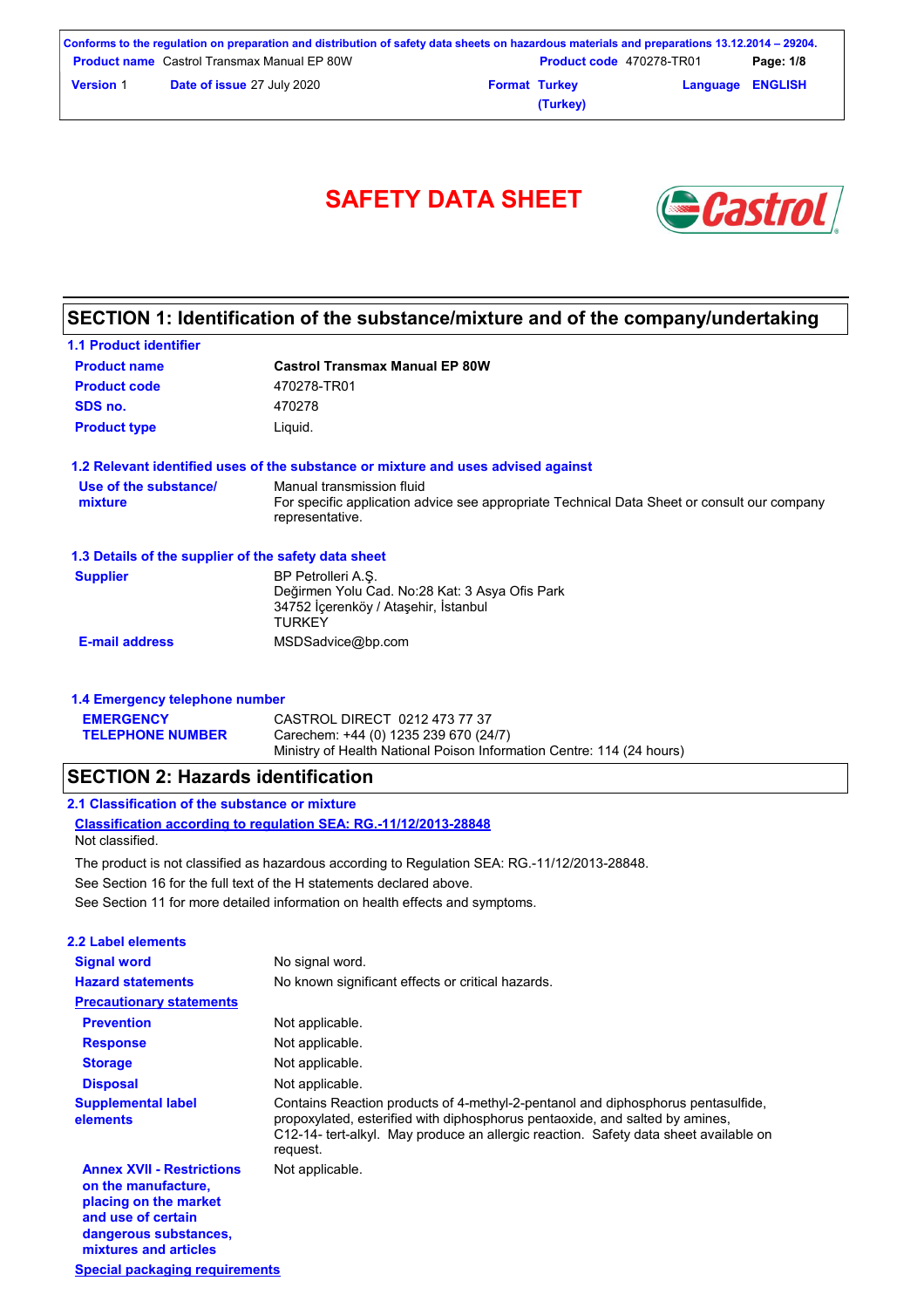|                  | Conforms to the regulation on preparation and distribution of safety data sheets on hazardous materials and preparations 13.12.2014 – 29204. |                      |                                 |                         |           |
|------------------|----------------------------------------------------------------------------------------------------------------------------------------------|----------------------|---------------------------------|-------------------------|-----------|
|                  | <b>Product name</b> Castrol Transmax Manual EP 80W                                                                                           |                      | <b>Product code</b> 470278-TR01 |                         | Page: 2/8 |
| <b>Version 1</b> | Date of issue 27 July 2020                                                                                                                   | <b>Format Turkey</b> |                                 | <b>Language ENGLISH</b> |           |
|                  |                                                                                                                                              |                      | (Turkey)                        |                         |           |

| <b>SECTION 2: Hazards identification</b>                             |                                                                                          |  |  |  |
|----------------------------------------------------------------------|------------------------------------------------------------------------------------------|--|--|--|
| <b>Containers to be fitted</b><br>with child-resistant<br>fastenings | Not applicable.                                                                          |  |  |  |
| <b>Tactile warning of danger</b>                                     | Not applicable.                                                                          |  |  |  |
| 2.3 Other hazards                                                    |                                                                                          |  |  |  |
| <b>Product meets the criteria</b><br>for PBT or vPvB                 | This mixture does not contain any substances that are assessed to be a PBT or a<br>vPvB. |  |  |  |
| Other hazards which do<br>not result in classification               | Defatting to the skin.                                                                   |  |  |  |
| <b>SECTION 3: Composition/information on ingredients</b>             |                                                                                          |  |  |  |

#### **3.2 Mixtures** Mixture

Highly refined base oil (IP 346 DMSO extract < 3%). Proprietary performance additives.

| <b>Product/ingredient name</b>                         | CAS no. |     | SEA: RG.-11/12/2013-28848 Type |  |
|--------------------------------------------------------|---------|-----|--------------------------------|--|
| Distillates (petroleum), hydrotreated heavy 64742-54-7 |         | ≥90 | Not classified.                |  |
| paraffinic                                             |         |     |                                |  |

**See Section 16 for the full text of the H statements declared above.**

**There are no additional ingredients present which, within the current knowledge of the supplier and in the concentrations applicable, are classified as hazardous to health or the environment and hence require reporting in this section.**

### Type

[1] Substance classified with a health or environmental hazard

[2] Substance with a workplace exposure limit

[3] Additional disclosure due to company policySubstance meets the criteria for PBT

[4] Substance meets the criteria for vPvB

[5] Additional disclosure due to company policy

Occupational exposure limits, if available, are listed in Section 8.

### **SECTION 4: First aid measures**

#### **4.1 Description of first aid measures**

| <b>Inhalation</b>                 | If inhaled, remove to fresh air. Get medical attention if symptoms occur.                                                                                                                                                               |
|-----------------------------------|-----------------------------------------------------------------------------------------------------------------------------------------------------------------------------------------------------------------------------------------|
| <b>Ingestion</b>                  | Do not induce vomiting unless directed to do so by medical personnel. Get medical<br>attention if symptoms occur.                                                                                                                       |
| <b>Skin contact</b>               | Wash skin thoroughly with soap and water or use recognised skin cleanser.<br>Remove contaminated clothing and shoes. Wash clothing before reuse. Clean<br>shoes thoroughly before reuse. Get medical attention if symptoms occur.       |
| Eye contact                       | In case of contact, immediately flush eyes with plenty of water for at least 15<br>minutes. Eyelids should be held away from the eyeball to ensure thorough rinsing.<br>Check for and remove any contact lenses. Get medical attention. |
| <b>Protection of first-aiders</b> | No action shall be taken involving any personal risk or without suitable training.                                                                                                                                                      |

#### **4.2 Most important symptoms and effects, both acute and delayed**

See Section 11 for more detailed information on health effects and symptoms.

#### **4.3 Indication of any immediate medical attention and special treatment needed**

**Notes to physician** Treatment should in general be symptomatic and directed to relieving any effects.

### **SECTION 5: Firefighting measures**

| 5.1 Extinguishing media                |                                                                                  |
|----------------------------------------|----------------------------------------------------------------------------------|
| <b>Suitable extinguishing</b><br>media | In case of fire, use foam, dry chemical or carbon dioxide extinguisher or spray. |
| Unsuitable extinguishing<br>media      | Do not use water jet.                                                            |

#### **5.2 Special hazards arising from the substance or mixture**

**Hazards from the substance or mixture** In a fire or if heated, a pressure increase will occur and the container may burst.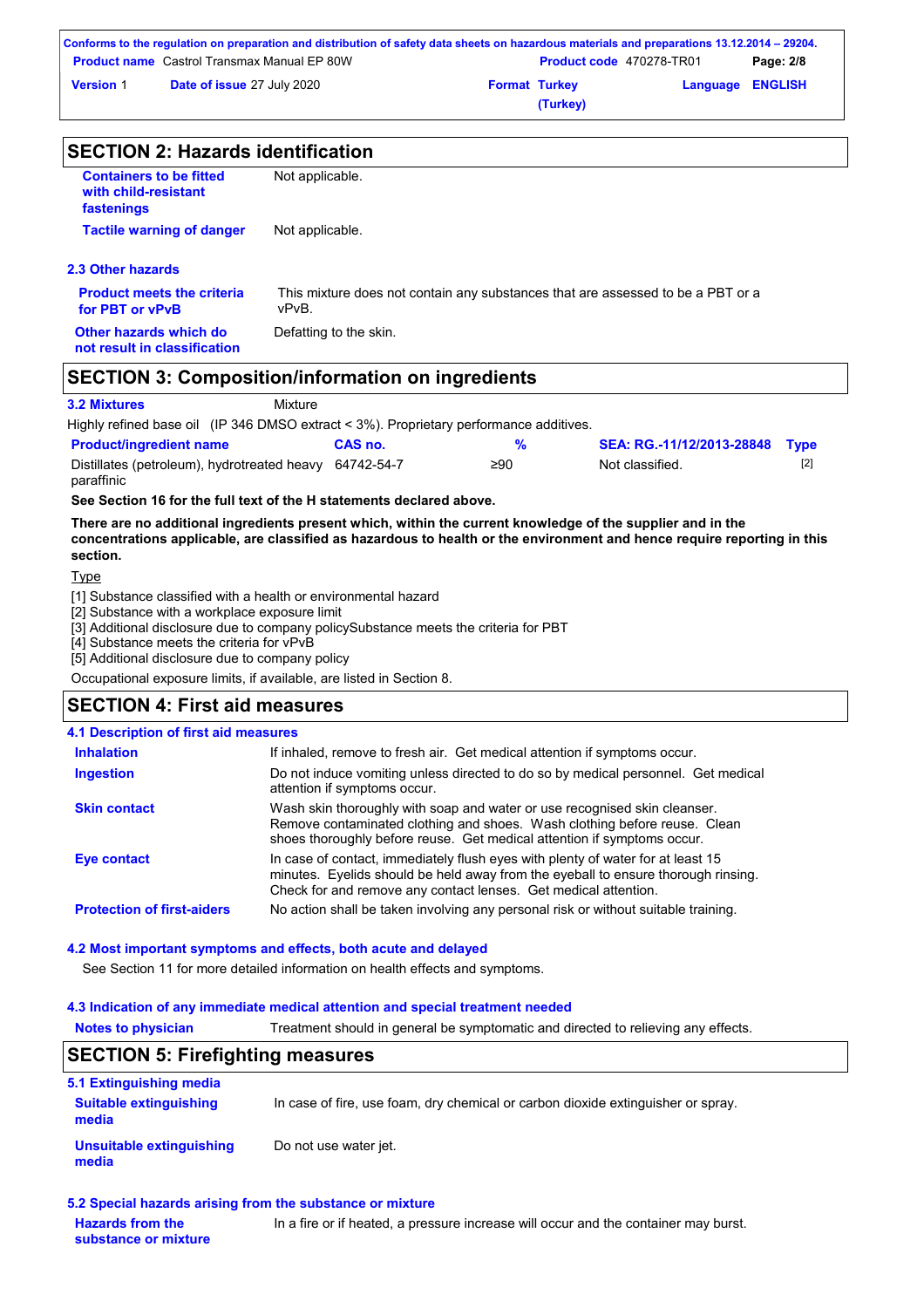|                  | Conforms to the regulation on preparation and distribution of safety data sheets on hazardous materials and preparations 13.12.2014 – 29204. |                      |                                 |                         |           |
|------------------|----------------------------------------------------------------------------------------------------------------------------------------------|----------------------|---------------------------------|-------------------------|-----------|
|                  | <b>Product name</b> Castrol Transmax Manual EP 80W                                                                                           |                      | <b>Product code</b> 470278-TR01 |                         | Page: 3/8 |
| <b>Version 1</b> | Date of issue 27 July 2020                                                                                                                   | <b>Format Turkey</b> |                                 | <b>Language ENGLISH</b> |           |
|                  |                                                                                                                                              |                      | (Turkey)                        |                         |           |

| <b>SECTION 5: Firefighting measures</b>                  |                                                                                                                                                                                                                                                                                                           |  |  |  |
|----------------------------------------------------------|-----------------------------------------------------------------------------------------------------------------------------------------------------------------------------------------------------------------------------------------------------------------------------------------------------------|--|--|--|
| <b>Hazardous combustion</b><br>products                  | Combustion products may include the following:<br>carbon oxides (CO, CO <sub>2</sub> ) (carbon monoxide, carbon dioxide)                                                                                                                                                                                  |  |  |  |
| 5.3 Advice for firefighters                              |                                                                                                                                                                                                                                                                                                           |  |  |  |
| <b>Special precautions for</b><br>fire-fighters          | No action shall be taken involving any personal risk or without suitable training. Promptly<br>isolate the scene by removing all persons from the vicinity of the incident if there is a fire.                                                                                                            |  |  |  |
| <b>Special protective</b><br>equipment for fire-fighters | Fire-fighters should wear positive pressure self-contained breathing apparatus (SCBA) and full<br>turnout gear. Clothing for fire-fighters (including helmets, protective boots and gloves)<br>conforming to European standard EN 469 will provide a basic level of protection for chemical<br>incidents. |  |  |  |

# **SECTION 6: Accidental release measures**

|                                                          | 6.1 Personal precautions, protective equipment and emergency procedures                                                                                                                                                                                                                                                                                                                        |
|----------------------------------------------------------|------------------------------------------------------------------------------------------------------------------------------------------------------------------------------------------------------------------------------------------------------------------------------------------------------------------------------------------------------------------------------------------------|
| For non-emergency<br>personnel                           | No action shall be taken involving any personal risk or without suitable training. Evacuate<br>surrounding areas. Keep unnecessary and unprotected personnel from entering. Do not touch<br>or walk through spilt material. Put on appropriate personal protective equipment. Floors may<br>be slippery; use care to avoid falling.                                                            |
| For emergency responders                                 | If specialised clothing is required to deal with the spillage, take note of any information in<br>Section 8 on suitable and unsuitable materials. See also the information in "For non-<br>emergency personnel".                                                                                                                                                                               |
| <b>6.2 Environmental</b><br>precautions                  | Avoid dispersal of spilt material and runoff and contact with soil, waterways, drains and sewers.<br>Inform the relevant authorities if the product has caused environmental pollution (sewers,<br>waterways, soil or air).                                                                                                                                                                    |
| 6.3 Methods and material for containment and cleaning up |                                                                                                                                                                                                                                                                                                                                                                                                |
| <b>Small spill</b>                                       | Stop leak if without risk. Move containers from spill area. Absorb with an inert material and<br>place in an appropriate waste disposal container. Dispose of via a licensed waste disposal<br>contractor.                                                                                                                                                                                     |
| <b>Large spill</b>                                       | Stop leak if without risk. Move containers from spill area. Prevent entry into sewers, water<br>courses, basements or confined areas. Contain and collect spillage with non-combustible,<br>absorbent material e.g. sand, earth, vermiculite or diatomaceous earth and place in container<br>for disposal according to local regulations. Dispose of via a licensed waste disposal contractor. |
| 6.4 Reference to other<br><b>sections</b>                | See Section 1 for emergency contact information.<br>See Section 5 for firefighting measures.<br>See Section 8 for information on appropriate personal protective equipment.<br>See Section 12 for environmental precautions.<br>See Section 13 for additional waste treatment information.                                                                                                     |

# **SECTION 7: Handling and storage**

| 7.1 Precautions for safe handling                                                    |                                                                                                                                                                                                                                                                                                                                                                                                                                                                                                                                                                                             |
|--------------------------------------------------------------------------------------|---------------------------------------------------------------------------------------------------------------------------------------------------------------------------------------------------------------------------------------------------------------------------------------------------------------------------------------------------------------------------------------------------------------------------------------------------------------------------------------------------------------------------------------------------------------------------------------------|
| <b>Protective measures</b>                                                           | Put on appropriate personal protective equipment (see Section 8).                                                                                                                                                                                                                                                                                                                                                                                                                                                                                                                           |
| <b>Advice on general</b><br>occupational hygiene                                     | Eating, drinking and smoking should be prohibited in areas where this material is handled,<br>stored and processed. Wash thoroughly after handling. Remove contaminated clothing and<br>protective equipment before entering eating areas. See also Section 8 for additional<br>information on hygiene measures.                                                                                                                                                                                                                                                                            |
| <b>7.2 Conditions for safe</b><br>storage, including any<br><b>incompatibilities</b> | Store in accordance with local regulations. Store in original container protected from direct<br>sunlight in a dry, cool and well-ventilated area, away from incompatible materials (see Section<br>10) and food and drink. Keep container tightly closed and sealed until ready for use. Store and<br>use only in equipment/containers designed for use with this product. Containers that have<br>been opened must be carefully resealed and kept upright to prevent leakage. Do not store in<br>unlabelled containers. Use appropriate containment to avoid environmental contamination. |
| <b>Not suitable</b>                                                                  | Prolonged exposure to elevated temperature                                                                                                                                                                                                                                                                                                                                                                                                                                                                                                                                                  |
| 7.3 Specific end use(s)                                                              |                                                                                                                                                                                                                                                                                                                                                                                                                                                                                                                                                                                             |
| <b>Recommendations</b>                                                               | Not available.                                                                                                                                                                                                                                                                                                                                                                                                                                                                                                                                                                              |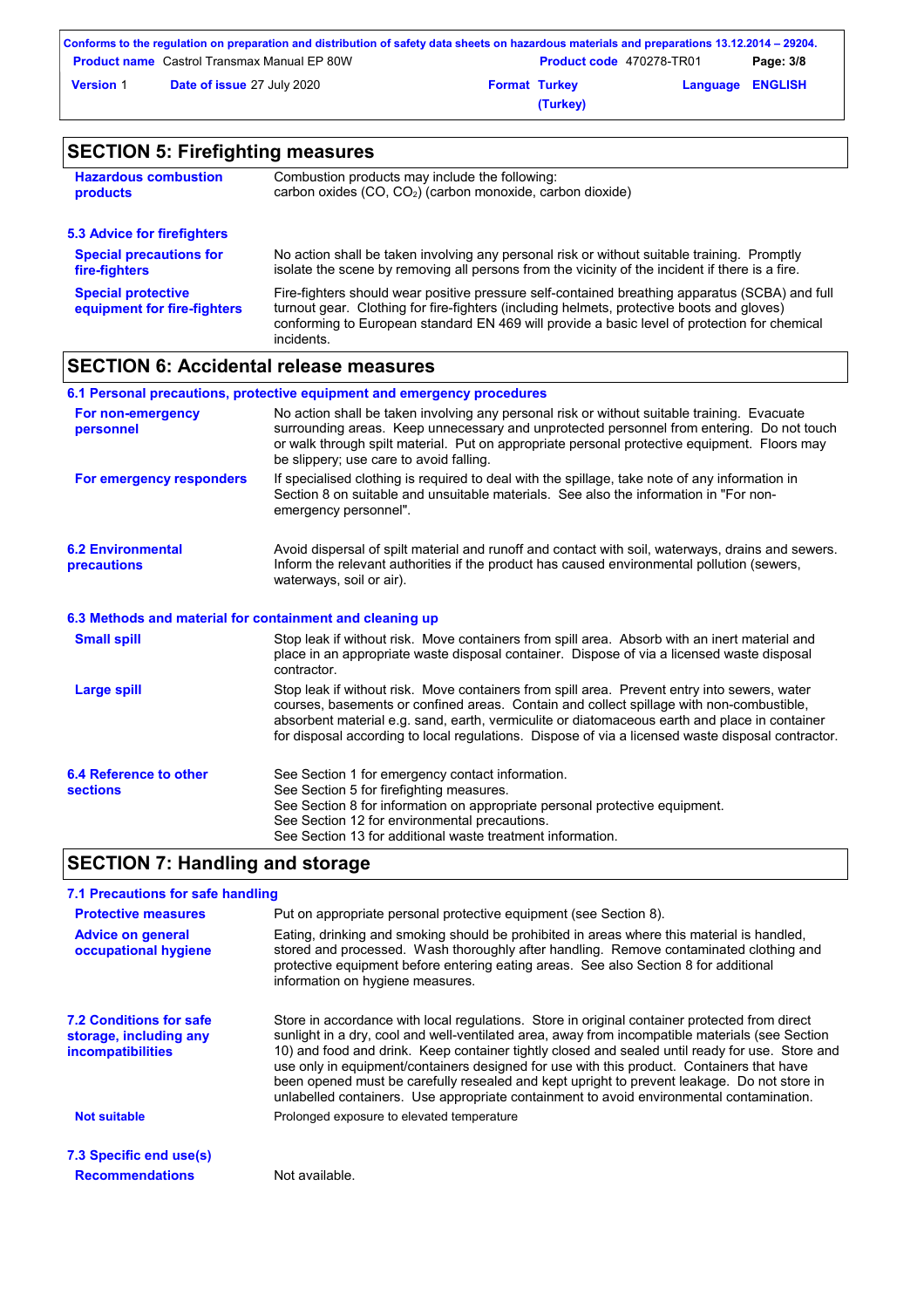| Conforms to the regulation on preparation and distribution of safety data sheets on hazardous materials and preparations 13.12.2014 – 29204. |                                                    |  |                                 |                         |           |
|----------------------------------------------------------------------------------------------------------------------------------------------|----------------------------------------------------|--|---------------------------------|-------------------------|-----------|
|                                                                                                                                              | <b>Product name</b> Castrol Transmax Manual EP 80W |  | <b>Product code</b> 470278-TR01 |                         | Page: 4/8 |
| <b>Version 1</b>                                                                                                                             | <b>Date of issue 27 July 2020</b>                  |  | <b>Format Turkey</b>            | <b>Language ENGLISH</b> |           |
|                                                                                                                                              |                                                    |  | (Turkey)                        |                         |           |

# **SECTION 8: Exposure controls/personal protection**

### **8.1 Control parameters**

#### **Occupational exposure limits**

Distillates (petroleum), hydrotreated heavy paraffinic **ACGIH TLV (United States).** TWA: 5 mg/m<sup>3</sup> 8 hours. Issued/Revised: 11/2009 Form: Inhalable

fraction

Whilst specific OELs for certain components may be shown in this section, other components may be present in any mist, vapour or dust produced. Therefore, the specific OELs may not be applicable to the product as a whole and are provided for guidance only.

| <b>Recommended monitoring</b><br>procedures | If this product contains ingredients with exposure limits, personal, workplace atmosphere or<br>biological monitoring may be required to determine the effectiveness of the ventilation or other<br>control measures and/or the necessity to use respiratory protective equipment. Reference<br>should be made to monitoring standards, such as the following: European Standard EN 689<br>(Workplace atmospheres - Guidance for the assessment of exposure by inhalation to chemical<br>agents for comparison with limit values and measurement strategy) European Standard EN<br>14042 (Workplace atmospheres - Guide for the application and use of procedures for the<br>assessment of exposure to chemical and biological agents) European Standard EN 482<br>(Workplace atmospheres - General requirements for the performance of procedures for the<br>measurement of chemical agents) Reference to national guidance documents for methods for<br>the determination of hazardous substances will also be required. |
|---------------------------------------------|----------------------------------------------------------------------------------------------------------------------------------------------------------------------------------------------------------------------------------------------------------------------------------------------------------------------------------------------------------------------------------------------------------------------------------------------------------------------------------------------------------------------------------------------------------------------------------------------------------------------------------------------------------------------------------------------------------------------------------------------------------------------------------------------------------------------------------------------------------------------------------------------------------------------------------------------------------------------------------------------------------------------------|
| <b>8.2 Exposure controls</b>                |                                                                                                                                                                                                                                                                                                                                                                                                                                                                                                                                                                                                                                                                                                                                                                                                                                                                                                                                                                                                                            |
| <b>Appropriate engineering</b><br>controls  | All activities involving chemicals should be assessed for their risks to health, to ensure<br>exposures are adequately controlled. Personal protective equipment should only be considered<br>after other forms of control measures (e.g. engineering controls) have been suitably evaluated.<br>Personal protective equipment should conform to appropriate standards, be suitable for use, be<br>kept in good condition and properly maintained.<br>Your supplier of personal protective equipment should be consulted for advice on selection and<br>appropriate standards. For further information contact your national organisation for standards.<br>Provide exhaust ventilation or other engineering controls to keep the relevant airborne<br>concentrations below their respective occupational exposure limits.<br>The final choice of protective equipment will depend upon a risk assessment. It is important to<br>ensure that all items of personal protective equipment are compatible.                    |
| <b>Individual protection measures</b>       |                                                                                                                                                                                                                                                                                                                                                                                                                                                                                                                                                                                                                                                                                                                                                                                                                                                                                                                                                                                                                            |
| <b>Hygiene measures</b>                     | Wash hands, forearms and face thoroughly after handling chemical products, before eating,<br>smoking and using the lavatory and at the end of the working period. Appropriate techniques<br>should be used to remove potentially contaminated clothing. Wash contaminated clothing<br>before reusing. Ensure that eyewash stations and safety showers are close to the workstation<br>location.                                                                                                                                                                                                                                                                                                                                                                                                                                                                                                                                                                                                                            |
| <b>Respiratory protection</b>               | In case of insufficient ventilation, wear suitable respiratory equipment.<br>The correct choice of respiratory protection depends upon the chemicals being handled, the<br>conditions of work and use, and the condition of the respiratory equipment. Safety procedures<br>should be developed for each intended application. Respiratory protection equipment should<br>therefore be chosen in consultation with the supplier/manufacturer and with a full assessment<br>of the working conditions.                                                                                                                                                                                                                                                                                                                                                                                                                                                                                                                      |
| <b>Eye/face protection</b>                  | Safety glasses with side shields.                                                                                                                                                                                                                                                                                                                                                                                                                                                                                                                                                                                                                                                                                                                                                                                                                                                                                                                                                                                          |
| <b>Skin protection</b>                      |                                                                                                                                                                                                                                                                                                                                                                                                                                                                                                                                                                                                                                                                                                                                                                                                                                                                                                                                                                                                                            |
| <b>Hand protection</b>                      | Wear protective gloves if prolonged or repeated contact is likely. Wear chemical resistant<br>gloves. Recommended: Nitrile gloves. The correct choice of protective gloves depends upon<br>the chemicals being handled, the conditions of work and use, and the condition of the gloves<br>(even the best chemically resistant glove will break down after repeated chemical exposures).<br>Most gloves provide only a short time of protection before they must be discarded and replaced.<br>Because specific work environments and material handling practices vary, safety procedures<br>should be developed for each intended application. Gloves should therefore be chosen in<br>consultation with the supplier/manufacturer and with a full assessment of the working<br>conditions.                                                                                                                                                                                                                               |
| <b>Skin and body</b>                        | Use of protective clothing is good industrial practice.<br>Personal protective equipment for the body should be selected based on the task being<br>performed and the risks involved and should be approved by a specialist before handling this<br>product.<br>Cotton or polyester/cotton overalls will only provide protection against light superficial<br>contamination that will not soak through to the skin. Overalls should be laundered on a regular<br>basis. When the risk of skin exposure is high (e.g. when cleaning up spillages or if there is a<br>risk of splashing) then chemical resistant aprons and/or impervious chemical suits and boots<br>will be required.                                                                                                                                                                                                                                                                                                                                      |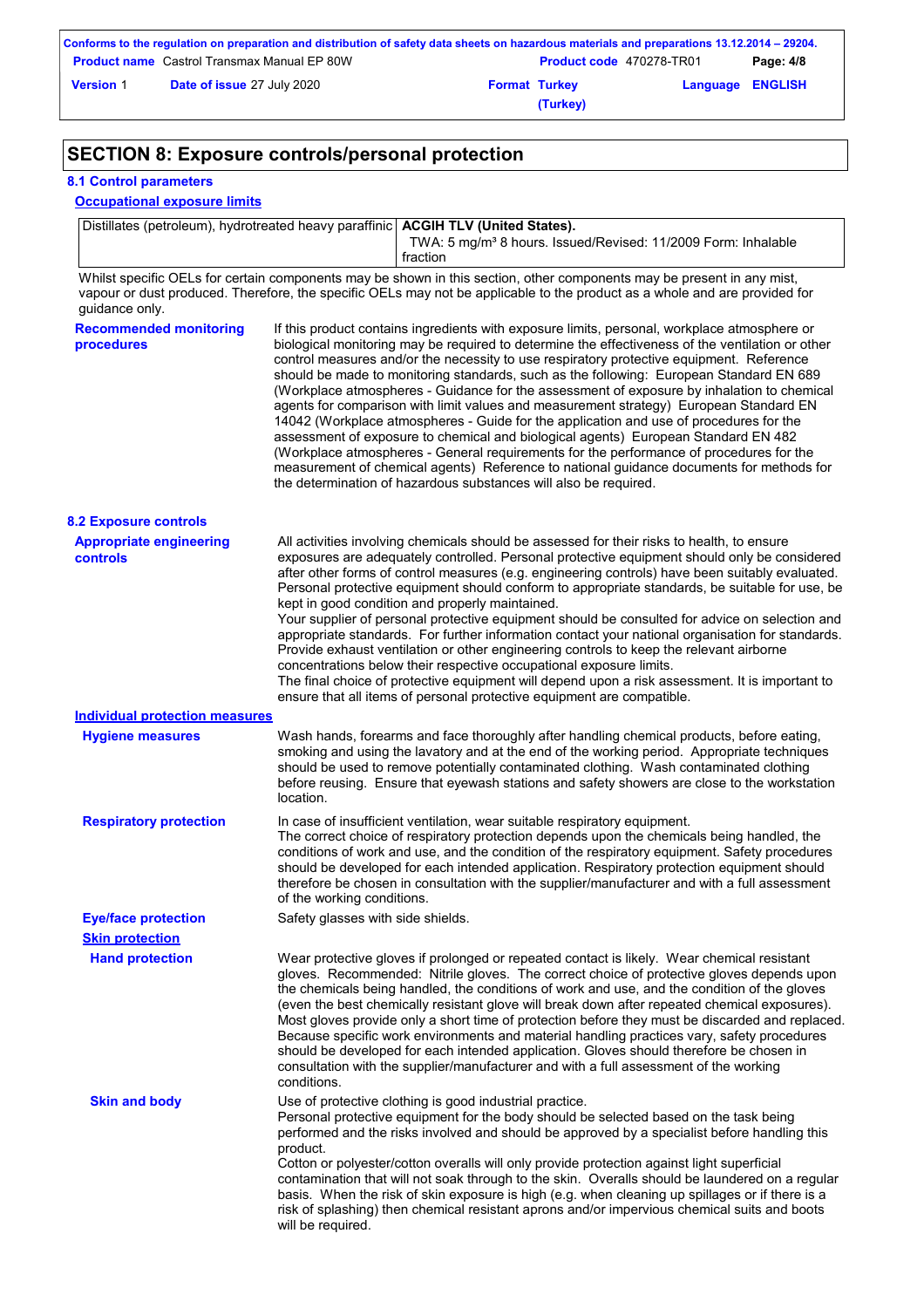| Conforms to the regulation on preparation and distribution of safety data sheets on hazardous materials and preparations 13.12.2014 – 29204. |                                                    |                      |                                 |                         |           |
|----------------------------------------------------------------------------------------------------------------------------------------------|----------------------------------------------------|----------------------|---------------------------------|-------------------------|-----------|
|                                                                                                                                              | <b>Product name</b> Castrol Transmax Manual EP 80W |                      | <b>Product code</b> 470278-TR01 |                         | Page: 5/8 |
| <b>Version 1</b>                                                                                                                             | <b>Date of issue 27 July 2020</b>                  | <b>Format Turkey</b> |                                 | <b>Language ENGLISH</b> |           |
|                                                                                                                                              |                                                    |                      | (Turkey)                        |                         |           |

### **SECTION 8: Exposure controls/personal protection**

| <b>Environmental exposure</b> | Emissions from ventilation or work process equipment should be checked to ensure they         |
|-------------------------------|-----------------------------------------------------------------------------------------------|
| controls                      | comply with the requirements of environmental protection legislation. In some cases, fume     |
|                               | scrubbers, filters or engineering modifications to the process equipment will be necessary to |
|                               | reduce emissions to acceptable levels.                                                        |

### **SECTION 9: Physical and chemical properties**

### **9.1 Information on basic physical and chemical properties**

| <b>Appearance</b>                                      |                                                                                                                                     |
|--------------------------------------------------------|-------------------------------------------------------------------------------------------------------------------------------------|
| <b>Physical state</b>                                  | Liquid.                                                                                                                             |
| <b>Colour</b>                                          | Amber. [Light]                                                                                                                      |
| <b>Odour</b>                                           | Not available.                                                                                                                      |
| <b>Odour threshold</b>                                 | Not available.                                                                                                                      |
| pH                                                     | Not available.                                                                                                                      |
| <b>Melting point/freezing point</b>                    | Not available.                                                                                                                      |
| Initial boiling point and boiling<br>range             | Not available.                                                                                                                      |
| <b>Pour point</b>                                      | -42 $^{\circ}$ C                                                                                                                    |
| <b>Flash point</b>                                     | Open cup: >180°C (>356°F) [Cleveland.]                                                                                              |
| <b>Evaporation rate</b>                                | Not available.                                                                                                                      |
| <b>Flammability (solid, gas)</b>                       | Not applicable. Based on - Physical state                                                                                           |
| <b>Upper/lower flammability or</b><br>explosive limits | Not available.                                                                                                                      |
| <b>Vapour pressure</b>                                 | Not available.                                                                                                                      |
| <b>Vapour density</b>                                  | Not available.                                                                                                                      |
| <b>Relative density</b>                                | Not available.                                                                                                                      |
| <b>Density</b>                                         | <1000 kg/m <sup>3</sup> (<1 g/cm <sup>3</sup> ) at 15 <sup>°</sup> C                                                                |
| <b>Solubility(ies)</b>                                 | insoluble in water.                                                                                                                 |
| <b>Partition coefficient: n-octanol/</b><br>water      | Not available.                                                                                                                      |
| <b>Auto-ignition temperature</b>                       | Not available.                                                                                                                      |
| <b>Decomposition temperature</b>                       | Not available.                                                                                                                      |
| <b>Viscosity</b>                                       | Kinematic: 79 mm <sup>2</sup> /s (79 cSt) at $40^{\circ}$ C<br>Kinematic: 9.5 to 10.5 mm <sup>2</sup> /s (9.5 to 10.5 cSt) at 100°C |
| <b>Explosive properties</b>                            | Not available.                                                                                                                      |
| <b>Oxidising properties</b>                            | Not available.                                                                                                                      |
|                                                        |                                                                                                                                     |

#### **9.2 Other information**

No additional information.

### **10.6 Hazardous decomposition products 10.4 Conditions to avoid** Avoid all possible sources of ignition (spark or flame). Under normal conditions of storage and use, hazardous decomposition products should not be produced. **10.2 Chemical stability** The product is stable. **10.5 Incompatible materials 10.3 Possibility of hazardous reactions** Under normal conditions of storage and use, hazardous reactions will not occur. Under normal conditions of storage and use, hazardous polymerisation will not occur. **SECTION 10: Stability and reactivity 10.1 Reactivity** No specific test data available for this product. Refer to Conditions to avoid and Incompatible materials for additional information. Reactive or incompatible with the following materials: oxidising materials.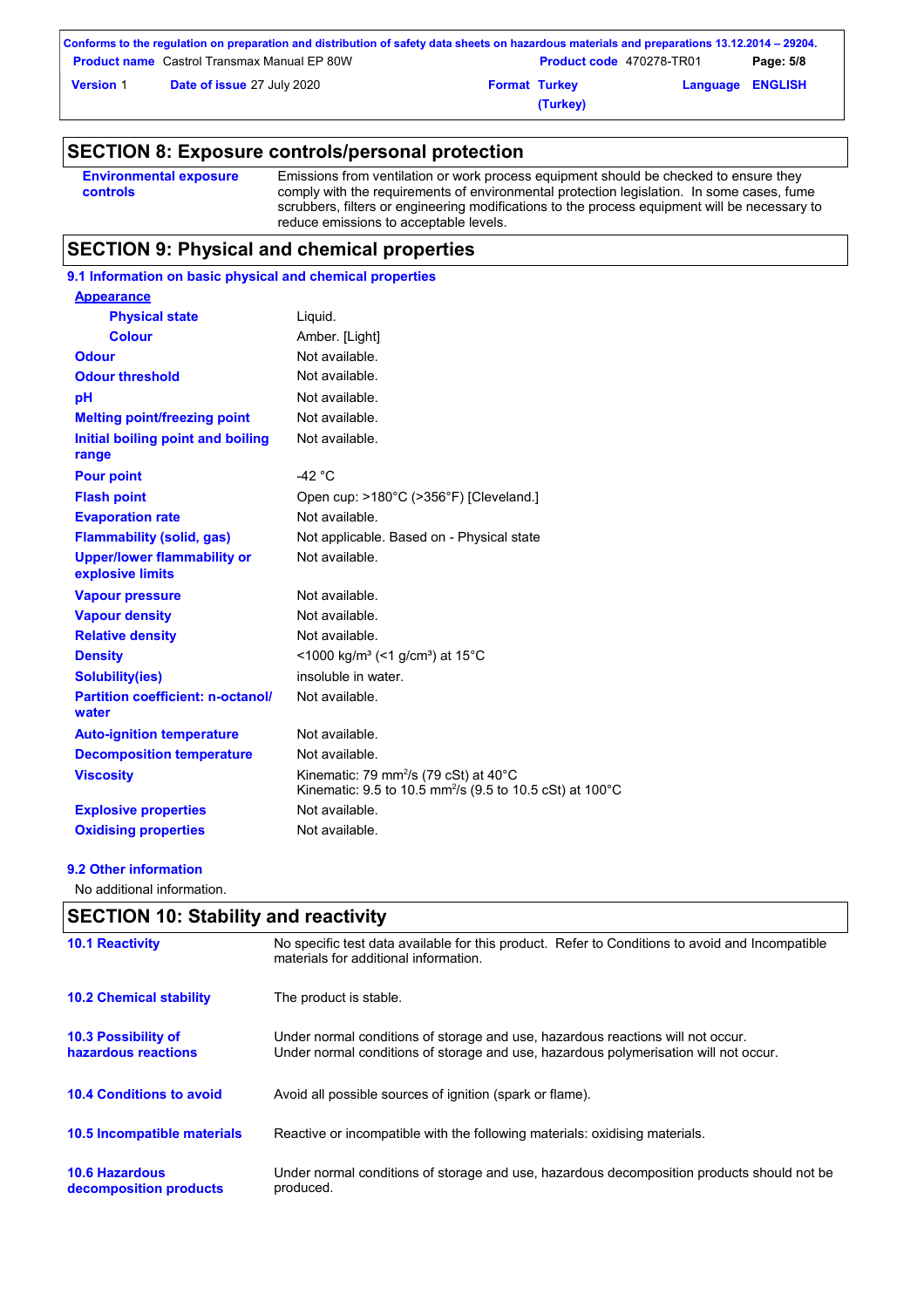| Conforms to the regulation on preparation and distribution of safety data sheets on hazardous materials and preparations 13.12.2014 – 29204. |                                                    |                      |                                 |                         |           |
|----------------------------------------------------------------------------------------------------------------------------------------------|----------------------------------------------------|----------------------|---------------------------------|-------------------------|-----------|
|                                                                                                                                              | <b>Product name</b> Castrol Transmax Manual EP 80W |                      | <b>Product code</b> 470278-TR01 |                         | Page: 6/8 |
| <b>Version 1</b>                                                                                                                             | Date of issue 27 July 2020                         | <b>Format Turkey</b> |                                 | <b>Language ENGLISH</b> |           |
|                                                                                                                                              |                                                    |                      | (Turkey)                        |                         |           |

# **SECTION 11: Toxicological information**

| 11.1 Information on toxicological effects          |                                                                                                                             |
|----------------------------------------------------|-----------------------------------------------------------------------------------------------------------------------------|
| <b>Information on likely</b><br>routes of exposure | Routes of entry anticipated: Dermal, Inhalation.                                                                            |
| <b>Potential acute health effects</b>              |                                                                                                                             |
| <b>Inhalation</b>                                  | Vapour inhalation under ambient conditions is not normally a problem due to low vapour<br>pressure.                         |
| <b>Ingestion</b>                                   | No known significant effects or critical hazards.                                                                           |
| <b>Skin contact</b>                                | Defatting to the skin. May cause skin dryness and irritation.                                                               |
| <b>Eye contact</b>                                 | No known significant effects or critical hazards.                                                                           |
|                                                    | Symptoms related to the physical, chemical and toxicological characteristics                                                |
| <b>Inhalation</b>                                  | May be harmful by inhalation if exposure to vapour, mists or fumes resulting from thermal<br>decomposition products occurs. |
| <b>Ingestion</b>                                   | No specific data.                                                                                                           |
| <b>Skin contact</b>                                | Adverse symptoms may include the following:<br>irritation<br>dryness<br>cracking                                            |
| <b>Eye contact</b>                                 | No specific data.                                                                                                           |
|                                                    | Delayed and immediate effects as well as chronic effects from short and long-term exposure                                  |
| <b>Inhalation</b>                                  | Overexposure to the inhalation of airborne droplets or aerosols may cause irritation of the<br>respiratory tract.           |
| <b>Ingestion</b>                                   | Ingestion of large quantities may cause nausea and diarrhoea.                                                               |
| <b>Skin contact</b>                                | Prolonged or repeated contact can defat the skin and lead to irritation and/or dermatitis.                                  |
| <b>Eye contact</b>                                 | Potential risk of transient stinging or redness if accidental eye contact occurs.                                           |
| <b>Potential chronic health effects</b>            |                                                                                                                             |
| <b>General</b>                                     | No known significant effects or critical hazards.                                                                           |
| <b>Carcinogenicity</b>                             | No known significant effects or critical hazards.                                                                           |
| <b>Mutagenicity</b>                                | No known significant effects or critical hazards.                                                                           |
| <b>Developmental effects</b>                       | No known significant effects or critical hazards.                                                                           |
| <b>Fertility effects</b>                           | No known significant effects or critical hazards.                                                                           |
|                                                    |                                                                                                                             |

# **SECTION 12: Ecological information**

**12.1 Toxicity**

**Environmental hazards** Not classified as dangerous

### **12.2 Persistence and degradability**

Expected to be biodegradable.

#### **12.3 Bioaccumulative potential**

This product is not expected to bioaccumulate through food chains in the environment.

| <b>12.4 Mobility in soil</b>                            |                                                                      |
|---------------------------------------------------------|----------------------------------------------------------------------|
| <b>Soil/water partition</b><br><b>coefficient (Koc)</b> | Not available.                                                       |
| <b>Mobility</b>                                         | Spillages may penetrate the soil causing ground water contamination. |

### **12.5 Results of PBT and vPvB assessment**

This mixture does not contain any substances that are assessed to be a PBT or a vPvB.

### **12.6 Other adverse effects**

**Other ecological information**

Spills may form a film on water surfaces causing physical damage to organisms. Oxygen transfer could also be impaired.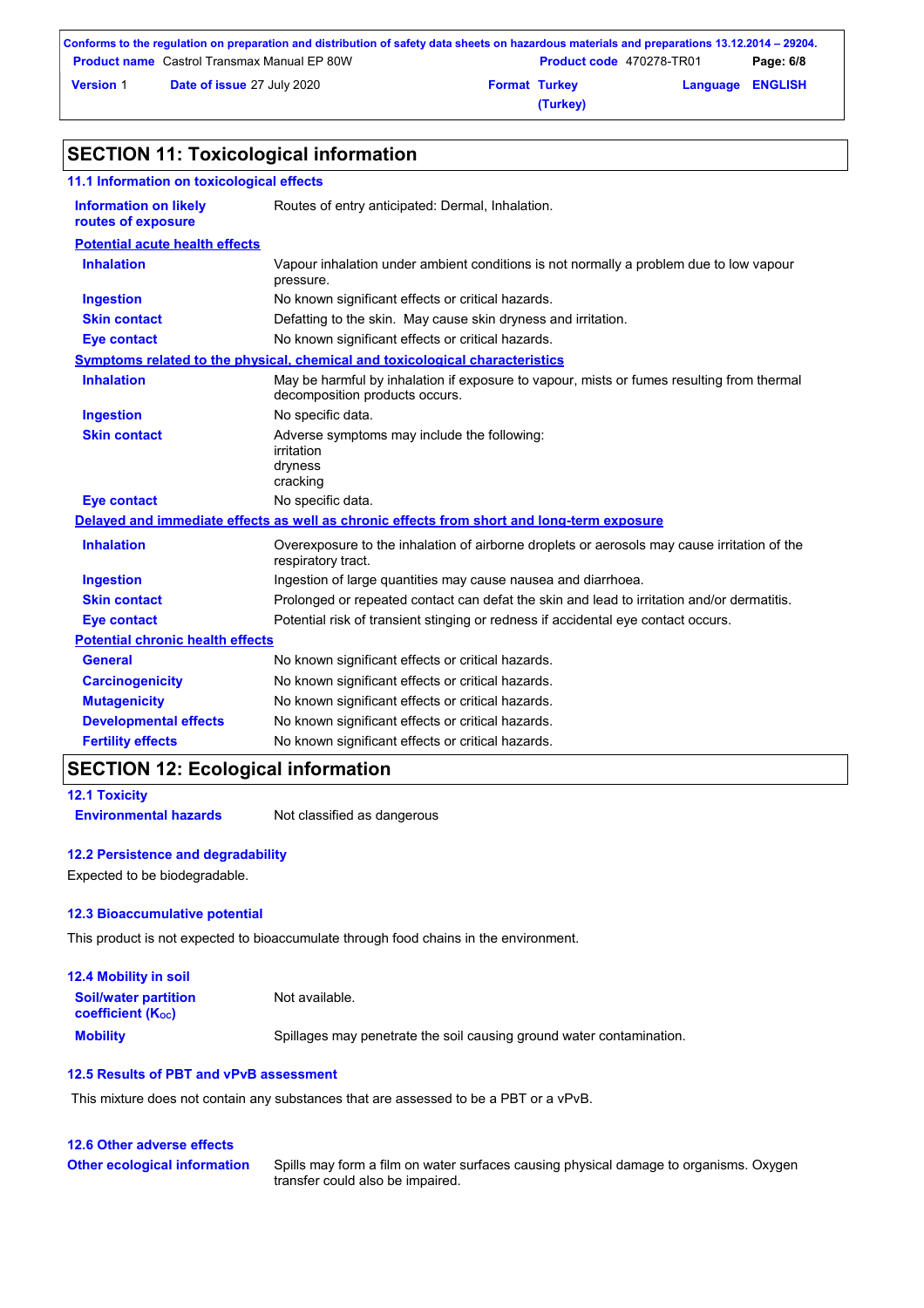| Conforms to the regulation on preparation and distribution of safety data sheets on hazardous materials and preparations 13.12.2014 – 29204. |                                                    |                      |                                 |                         |           |
|----------------------------------------------------------------------------------------------------------------------------------------------|----------------------------------------------------|----------------------|---------------------------------|-------------------------|-----------|
|                                                                                                                                              | <b>Product name</b> Castrol Transmax Manual EP 80W |                      | <b>Product code</b> 470278-TR01 |                         | Page: 7/8 |
| <b>Version 1</b>                                                                                                                             | <b>Date of issue 27 July 2020</b>                  | <b>Format Turkey</b> |                                 | <b>Language ENGLISH</b> |           |
|                                                                                                                                              |                                                    |                      | (Turkey)                        |                         |           |

# **SECTION 13: Disposal considerations**

| <b>13.1 Waste treatment methods</b> |                                                                                                                                                                                                                                                                                                                                                                                                                                                                                                                                                                                                                                                                                                                                                                                                                                                                                                                               |
|-------------------------------------|-------------------------------------------------------------------------------------------------------------------------------------------------------------------------------------------------------------------------------------------------------------------------------------------------------------------------------------------------------------------------------------------------------------------------------------------------------------------------------------------------------------------------------------------------------------------------------------------------------------------------------------------------------------------------------------------------------------------------------------------------------------------------------------------------------------------------------------------------------------------------------------------------------------------------------|
| <b>Methods of disposal</b>          | The generation of waste should be avoided or minimised wherever possible. Significant<br>quantities of waste product residues should not be disposed of via the foul sewer but processed<br>in a suitable effluent treatment plant. Dispose of surplus and non-recyclable products via a<br>licensed waste disposal contractor. Disposal of this product, solutions and any by-products<br>should at all times comply with the requirements of environmental protection and waste disposal<br>legislation and any regional local authority reguirements. Waste packaging should be recycled.<br>Incineration or landfill should only be considered when recycling is not feasible. This material<br>and its container must be disposed of in a safe way. Empty containers or liners may retain some<br>product residues. Avoid dispersal of spilt material and runoff and contact with soil, waterways,<br>drains and sewers. |
| <b>Special precautions</b>          | This material and its container must be disposed of in a safe way. Empty containers or liners<br>may retain some product residues. Avoid dispersal of spilt material and runoff and contact with<br>soil, waterways, drains and sewers.                                                                                                                                                                                                                                                                                                                                                                                                                                                                                                                                                                                                                                                                                       |

# **SECTION 14: Transport information**

|                                           | <b>ADR/RID</b> | <b>ADN</b>               | <b>IMDG</b>              | <b>IATA</b>    |
|-------------------------------------------|----------------|--------------------------|--------------------------|----------------|
| 14.1 UN number                            | Not regulated. | Not regulated.           | Not regulated.           | Not regulated. |
| 14.2 UN proper<br>shipping name           |                | $\overline{\phantom{a}}$ | $\overline{\phantom{0}}$ |                |
| <b>14.3 Transport</b><br>hazard class(es) |                | $\overline{\phantom{0}}$ |                          |                |
| 14.4 Packing<br>group                     |                | $\overline{\phantom{0}}$ |                          |                |
| 14.5<br><b>Environmental</b><br>hazards   | No.            | No.                      | No.                      | No.            |
| <b>Additional</b><br>information          |                | $\overline{\phantom{0}}$ | $\overline{\phantom{0}}$ | -              |

**14.6 Special precautions for user** Not available.

**14.7 Transport in bulk according to Annex II of Marpol and the IBC Code** Not available.

# **SECTION 15: Regulatory information**

|                                                                 | 15.1 Safety, health and environmental regulations/legislation specific for the substance or mixture      |
|-----------------------------------------------------------------|----------------------------------------------------------------------------------------------------------|
| <b>National inventory</b>                                       |                                                                                                          |
| <b>Australia inventory (AICS)</b>                               | All components are listed or exempted.                                                                   |
| <b>Canada inventory</b>                                         | All components are listed or exempted.                                                                   |
| <b>China inventory (IECSC)</b>                                  | All components are listed or exempted.                                                                   |
| <b>Japan inventory (ENCS)</b>                                   | All components are listed or exempted.                                                                   |
| <b>Korea inventory (KECI)</b>                                   | All components are listed or exempted.                                                                   |
| <b>Philippines inventory</b><br>(PICCS)                         | All components are listed or exempted.                                                                   |
| <b>REACH Status</b>                                             | For the REACH status of this product please consult your company contact, as identified in<br>Section 1. |
| <b>Taiwan Chemical</b><br><b>Substances Inventory</b><br>(TCSI) | All components are listed or exempted.                                                                   |
| <b>United States inventory</b><br>(TSCA 8b)                     | All components are active or exempted.                                                                   |